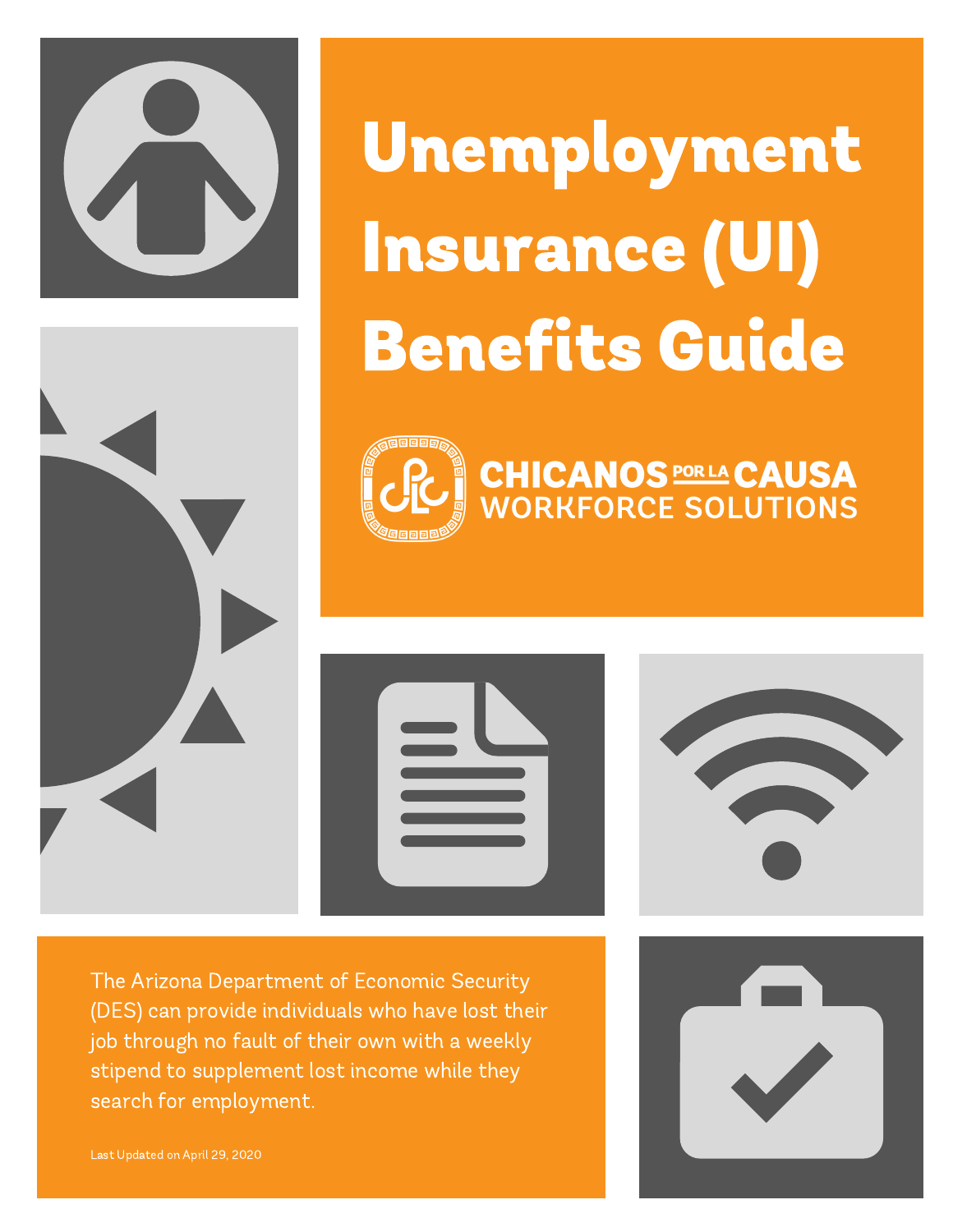# Table of Contents

| General Information & Eligibility Requirements Page 2 |  |
|-------------------------------------------------------|--|
|                                                       |  |
|                                                       |  |
|                                                       |  |
|                                                       |  |
|                                                       |  |
|                                                       |  |
|                                                       |  |
|                                                       |  |
| Frequently Asked Questions (F.A.Qs)Page(s) 9-11       |  |

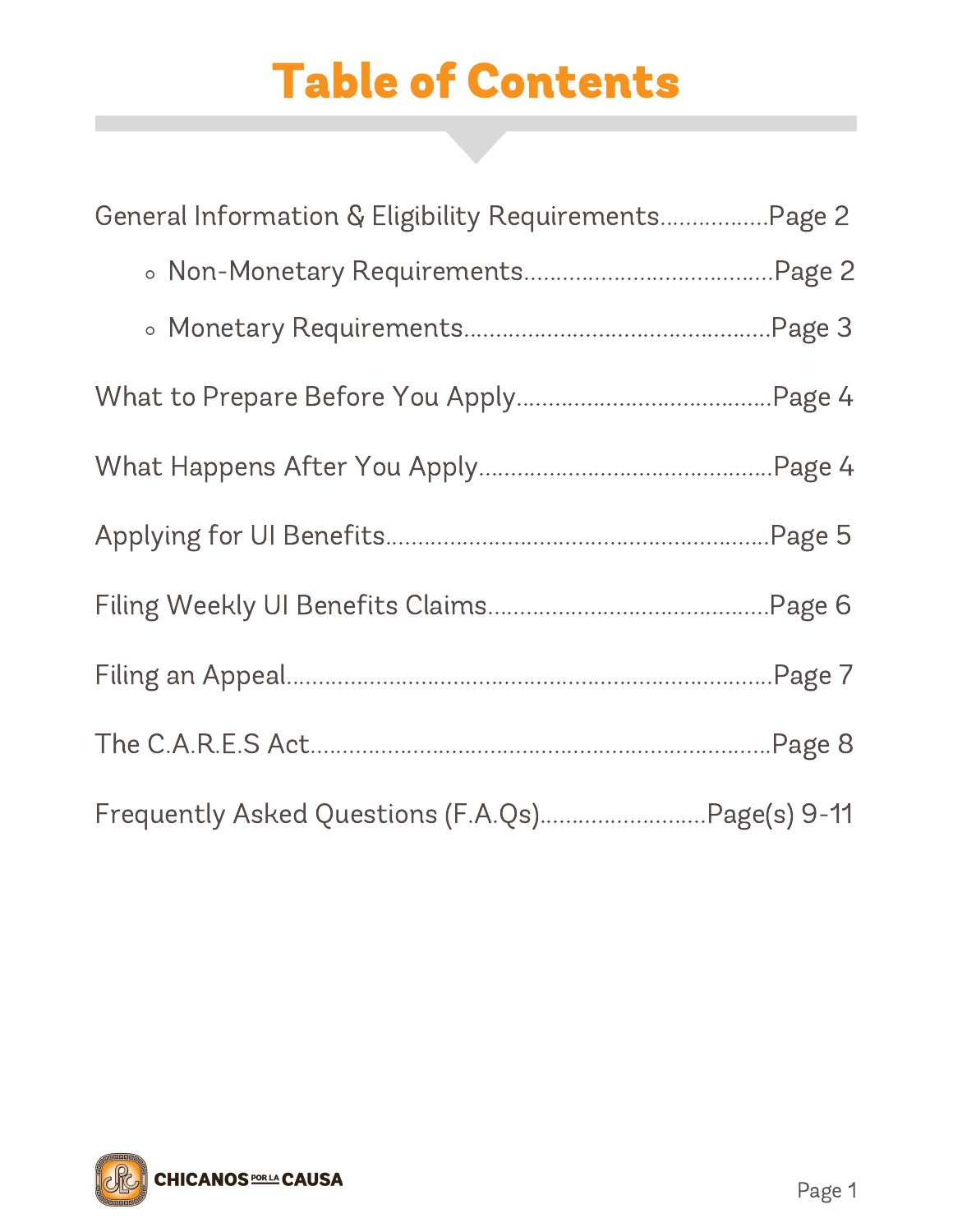# General Overview

### General Information & Eligibility Requirements

The Arizona Department of Economic Security (DES) can provide individuals who have lost their job through no fault of their own with a weekly stipend of up to \$240 for up to 26 weeks, to supplement lost income while they search for employment.

The application will verify details in regard to to your

- Non-Monetary Requirements
- Monetary Requirements

### Non-Monetary Requirements

#### To meet Non-Monetary requirements you must:

- Reside within the U.S, Puerto Rico, or Virgin Islands
- Be able to physically and mentally work for the job for which you are qualified (education, experience, training, etc.)
	- You are not eligible for UI Benefits if you are sick or otherwise not able to work
- Be available to the labor market which has employment for which you are qualified (education, experience, training, etc.). You must be available to accept full-time work when offered and to being at said employment at the time required by the employer.
	- Domestic responsibilities (ex: childcare), should not "present" a barrier toward reemployment
- Continue an active effort to search for employment for each week you claim benefits
- Register with the Arizona Job Connection (DES Employment Service)
	- DES Employment Services will attempt to register you based on the information provided via the Arizona Initial Claim for UI Application
- Submit proof of your Union Membership at any time (if applicable)

Attention: As of March 11, 2020 this requirement has been revised as stated in the State of Arizona Executive Order issued due to COVID-19. Please see below for changes or Visit <https://azgovernor.gov/> for more information.

DES encourages the following individuals impacted by COVID-19 to apply for Unemployment Insurance Benefits:

• Individuals whose employer has permanently or temporarily ceased or drastically reduced operations due to COVID-19 resulting in a reduction of wages;

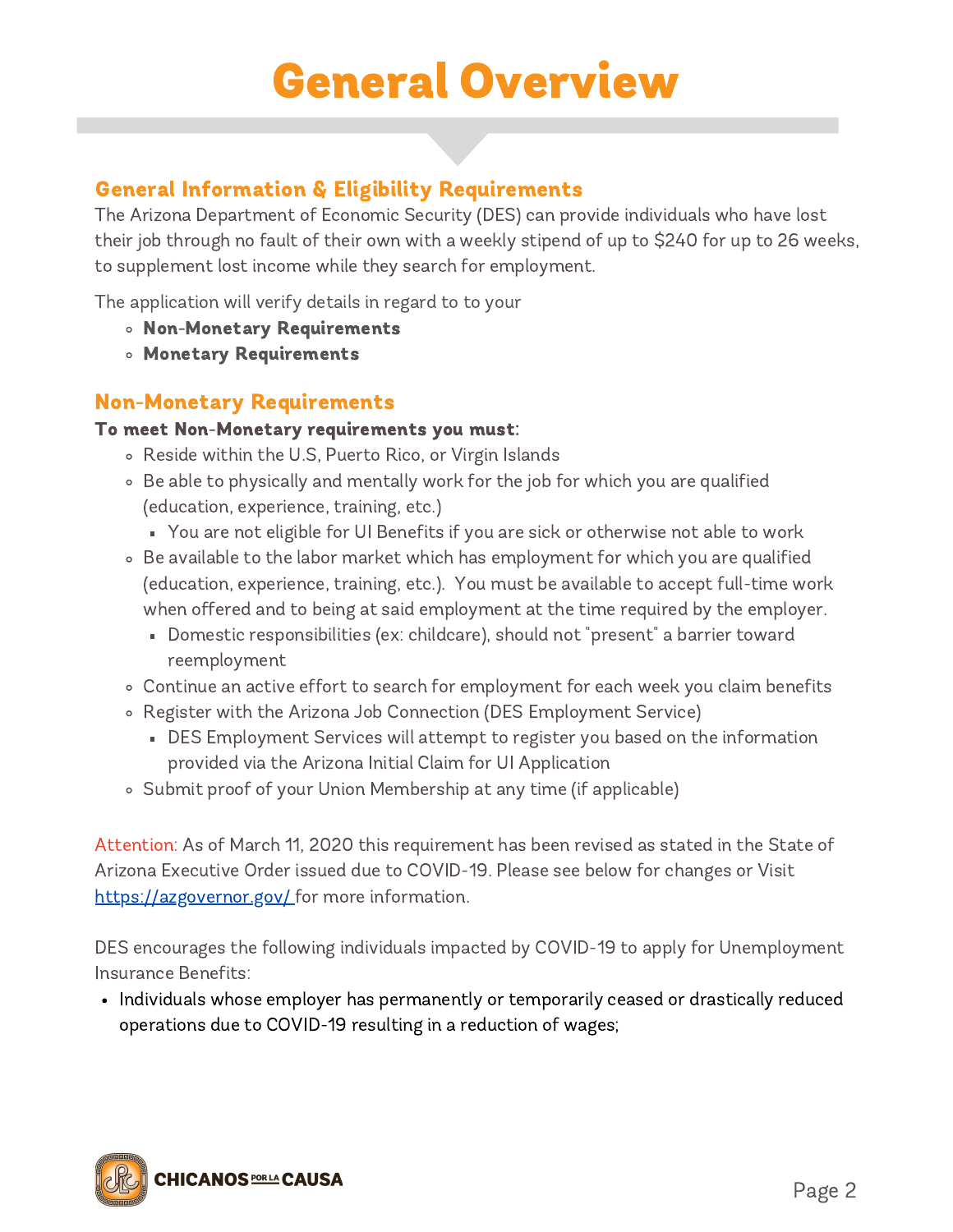- Individuals who, due to requirements that the individual be quarantined, are separated from employment and do not have any available paid leave even if the individual has an expectation of returning to work after the quarantine is over;
- Individuals who leave employment due to a risk of exposure or infection and are a member of a population that is particularily susceptible to COVID-19
- Individuals who leave employment to care for a family member who has been infected by COVID-19 or;
- Individuals who for any other scenario are separated from work for reasons related to COVID-19

### Monetary Requirements

#### To meet these requirements you must:

- Have authorization to be employed within the United States
- Have worked for an employer who paid unemployment tax and you must have earned\*:
	- At least 390 times the Arizona minimum wage (\$12/hour x 390=\$4,680) in your highest earning quarter and the total of the other three quarters must equal at least one half of the amount in your high quarter and the total of the other three quarters must equal at least one half of the amount in your high quarter.
		- For example, if you made \$5000 in your highest quarter you need to have earned a total of \$2500 within the remaining three quarters combined
	- Or at least \$7000 in total wages in at least two quarters of the base period, with wages in one quarter equal to \$5987.50 or more.

|                                 |                                        | <b>JAN</b><br><b>FEB</b><br>MAR        |                                        | <b>JUL</b><br><b>AUG</b><br><b>SEP</b> | <b>APR</b><br><b>MAY</b><br><b>JUN</b> | <b>JAN</b><br><b>FEB</b><br><b>MAR</b> | <b>OCT</b><br><b>NOV</b><br><b>DEC</b> |
|---------------------------------|----------------------------------------|----------------------------------------|----------------------------------------|----------------------------------------|----------------------------------------|----------------------------------------|----------------------------------------|
|                                 | <b>APR</b><br><b>MAY</b><br><b>JUN</b> |                                        | <b>OCT</b><br><b>NOV</b><br><b>DEC</b> | <b>JUL</b><br><b>AUG</b><br><b>SEP</b> | <b>APR</b><br><b>MAY</b><br><b>JUN</b> | <b>JAN</b><br><b>FEB</b><br><b>MAR</b> |                                        |
| JUL<br>AUG.<br><b>SEP</b>       |                                        | <b>JAN</b><br><b>FEB</b><br><b>MAR</b> | <b>OCT</b><br><b>NOV</b><br><b>DEC</b> | <b>JUL</b><br><b>AUG</b><br><b>SEP</b> | <b>APR</b><br><b>MAY</b><br><b>JUN</b> |                                        | Last Year                              |
| <b>OCT</b><br><b>NOV</b><br>DEC | <b>APR</b><br><b>MAY</b><br><b>JUN</b> | <b>JAN</b><br><b>FEB</b><br><b>MAR</b> | <b>OCT</b><br><b>NOV</b><br><b>DEC</b> | <b>JUL</b><br><b>AUG</b><br><b>SEP</b> |                                        |                                        |                                        |

\*Calculated Wages are based on Gross (before taxes) Income\*

nd the month you filed your claim in te white boxes. The calendar quarters the blue boxes on the same line make o your base period.

https://des.az.gov/services/employment/unemploymentindividual/unemployment-insurance-benefits-definitions-baseperiod

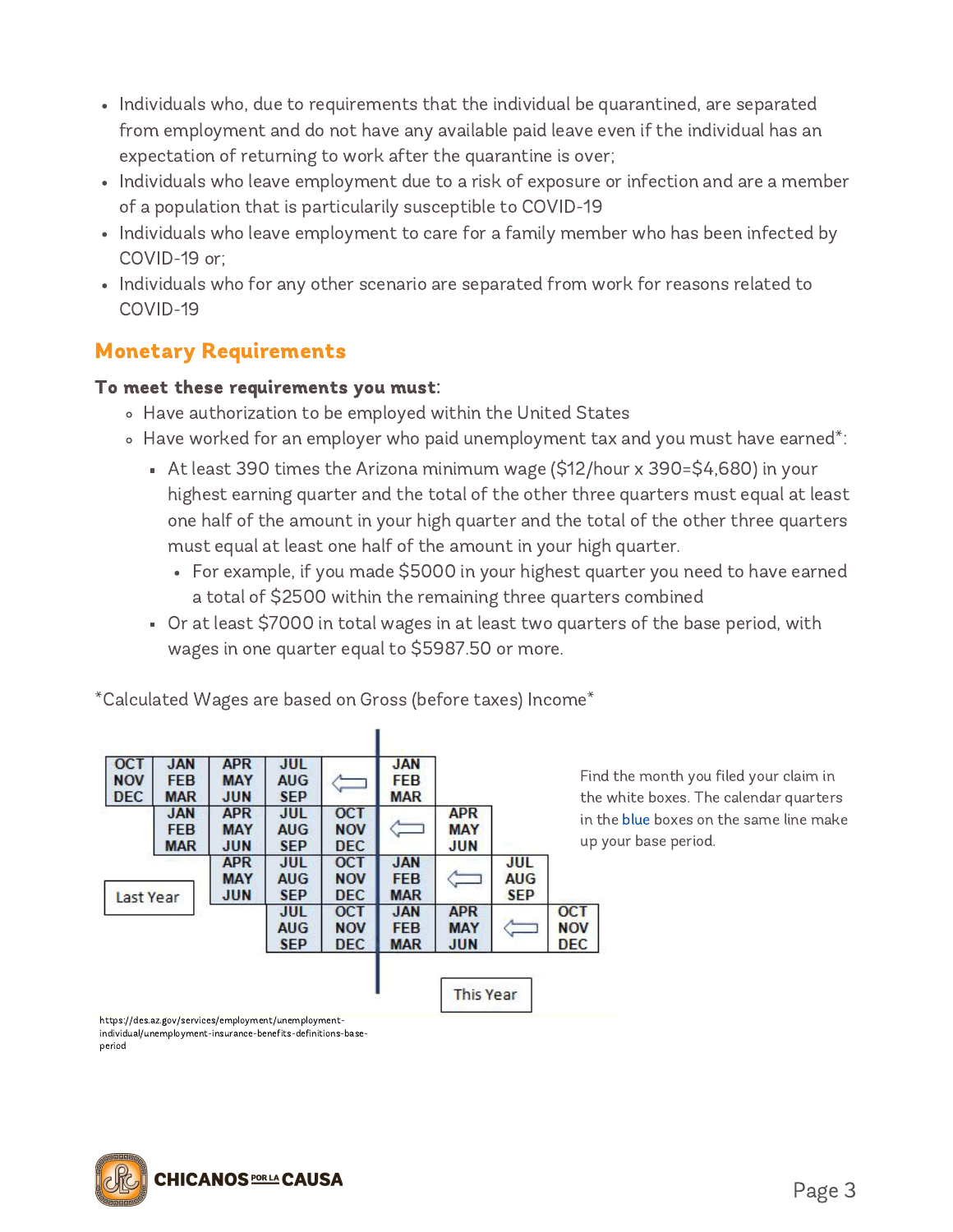# What to Prepare Before you Apply

#### Required

- Social Security Number
- AZ Driver's Licence/AZ State-Issued ID
- Your Mailing address, City, State, Zip-code, County
- Employment information for past 18-months
	- Names, Addresses, Phone **Numbers**
- Last day of employment prior to filing UI Claim

To apply for UI benefits, you must provide the CORRECT Mailing address and telephone number for your most recent employer

### If Applicable

- Amount & Date of any received: severance, vacation, holiday or payment for unused sick-pay
- Name & Local Number of Union Hall
- Alien Registration Number
- Copy of  $#4$  DD Form 214 (if released from military within last 18-months)
- SF8 or SF50 (if employed in Federal Civilian Service within last 18-months)
- Start date of Pension and Monthly Benefit Amount

### What happens after you apply?

You should expect the following documents by postal mail within approximately one week: (Due to COVID-19 claims processing times will vary. Additionally, if there are issues with the claim, such as incomplete information, processing the claim could take up to 21 days)

- A Guide to Arizona UI Benefits PAU-007 (General informational overview of UI)
- Wage Statement UB-107 (Contains earnings records based on the submitted social security number via the Arizona Initial Claim UI Application)
- Certificate of Understanding (Eng/Span) UB-99Y (Form is to be completed and returned only if instructed by DES Unemployment Insurance personnel to do so)

#### Some Applicants may receive:

- Electronic Payment Card (mailed in plain white envelope)
- Form UB-436 (Contains information regarding eligibility issues detected in Arizona Initial Claim UI Application. Provides an opportunity to provide additional details/supplemental documents to support your claim)
- Report of Illness or Physical Disability UB-296 (This form is to be completed and returned only if instructed by DES Unemployment Insurance personnel to do so)

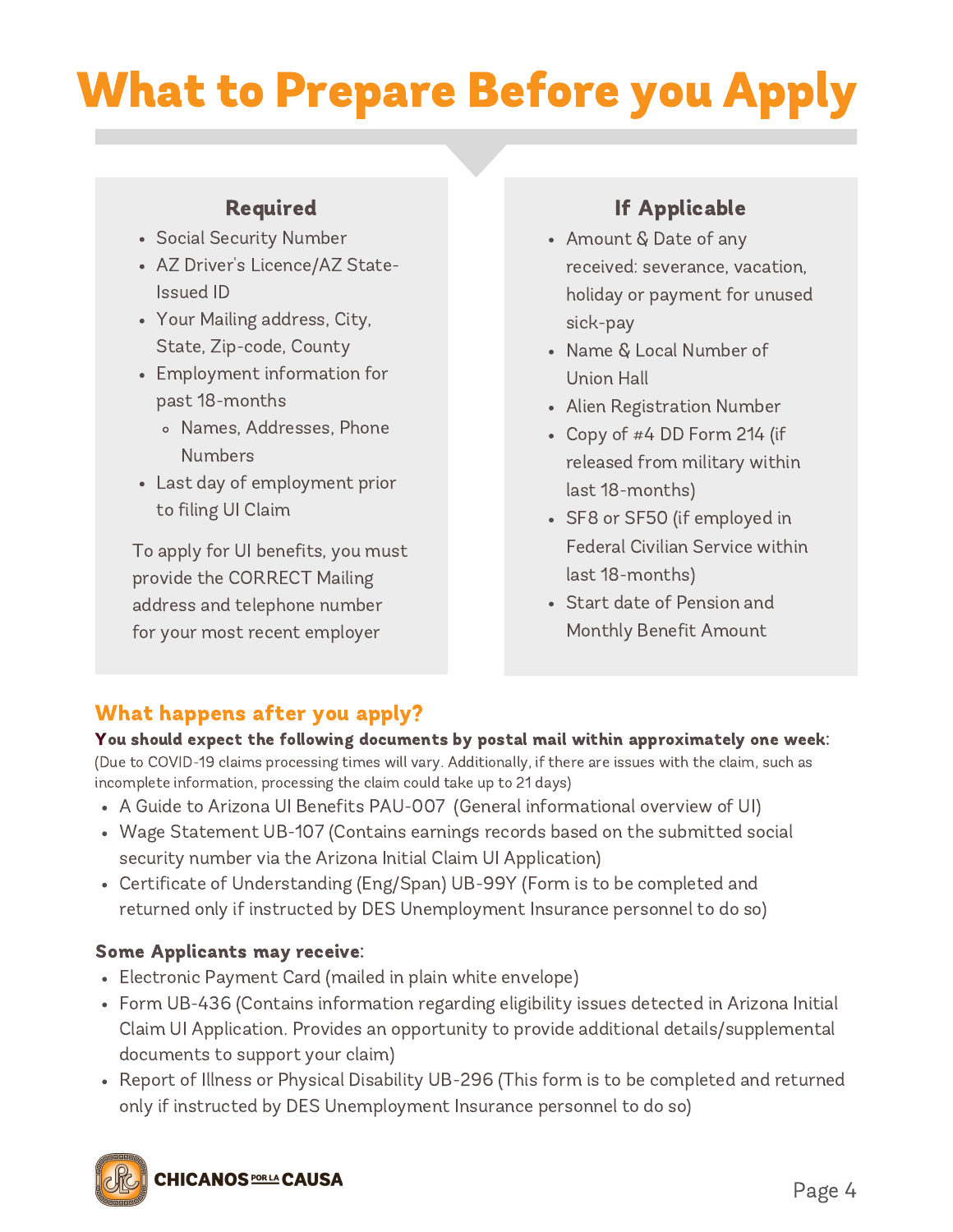# Applying for UI Benefits

### Arizona Initial Claim for Unemployment Insurance

You must apply online for UI Benefits (Arizona Intitial Claim for Unemployment Insurance) as soon as possible after the last day of work. If you are still currently working, you will need to wait until after your last day of work to complete your application for UI benefits (please see pages 2-3 for recent updates).

To file your online application please see the following steps:



\*IMPORTANT: Once you submit your application, you will receive a confirmation number. You must save this confirmation number as it will serve as an identifier for your claim. If you did not receive a confirmation number, your application will not be processed. In addition, if you exit the application prior to receiving a confirmation number, all submitted information will be discarded.\*\*

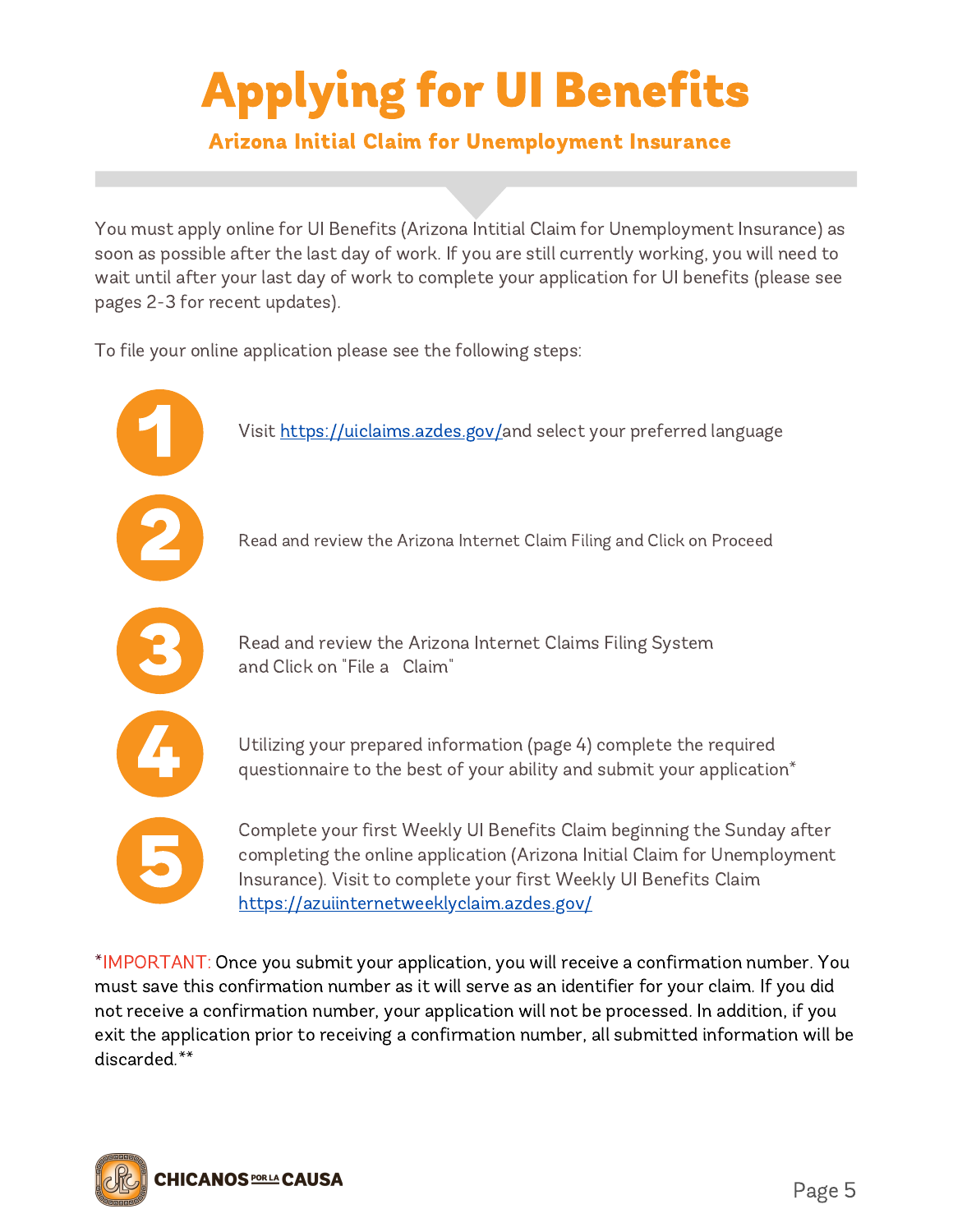# Filing Weekly UI Benefits Claims

Weekly UI Benefits Claims are filed by all individuals who have applied for Unemployment Insurance (UI) Benefits (whether or not your application has been processed, accepted or in pending status) and those who have an existing Arizona Unemployment Insurance Claim with a monetary balance (remaining balance on EPC card or alternative form of UI payments).

#### All weekly claims are for a calendar week which starts at 12:01 a.m. Sunday and ends at 12:00 midnight on the following Saturday.

To be considered eligible to receive benefits with respect to any week, you must:

- have actively engaged in a sustained effort to obtain employment during at least 4 days/each week
- have made at least one employment contact on each of those four days during the week being claimed.

Attention: As of March 11, 2020 the eligibility requirement above regarding active efforts to gain employment and employment contact, has been waived as stated in the State of Arizona Executive Order issued due to COVID-19. Visit <https://azgovernor.gov/> for more information.



### Why do I need to file Weekly UI Benefits Claim?

The initial UI Application is the first step of the benefits claims process. You must file regular weekly claims online. Weekly UI Claims and eligibility requirements must be filed and met each week to continue receiving UI Benefits.

#### How do I file a Weekly UI Benefits Claim?



### Weekly UI Claims can be filed online.

Each time you file your weekly UI claims online you will be required to enter the Personal Identification Number (PIN) that you created when you completed your initial application for UI benefits. You can file your Weekly UI Benefits Claims by visiting <https://azuiinternetweeklyclaim.azdes.gov/>



#### How do I receive my Weekly UI Benefits?

#### If you are approved for UI Benefits, you will automatically be enrolled in the Electronic Payment Card (EPC) program.

EPC cards are typically received via postal mail within a week after the initial application is processed. The EPC card will have a balance of zero until the first Weekly UI Benefit payment is processed. If you prefer to receive payments via Direct Deposit, you must complete [the Agreement](https://des.az.gov/sites/default/files/dl/UIB-1091A.pdf) for Direct Deposit Form UIB-1091A.

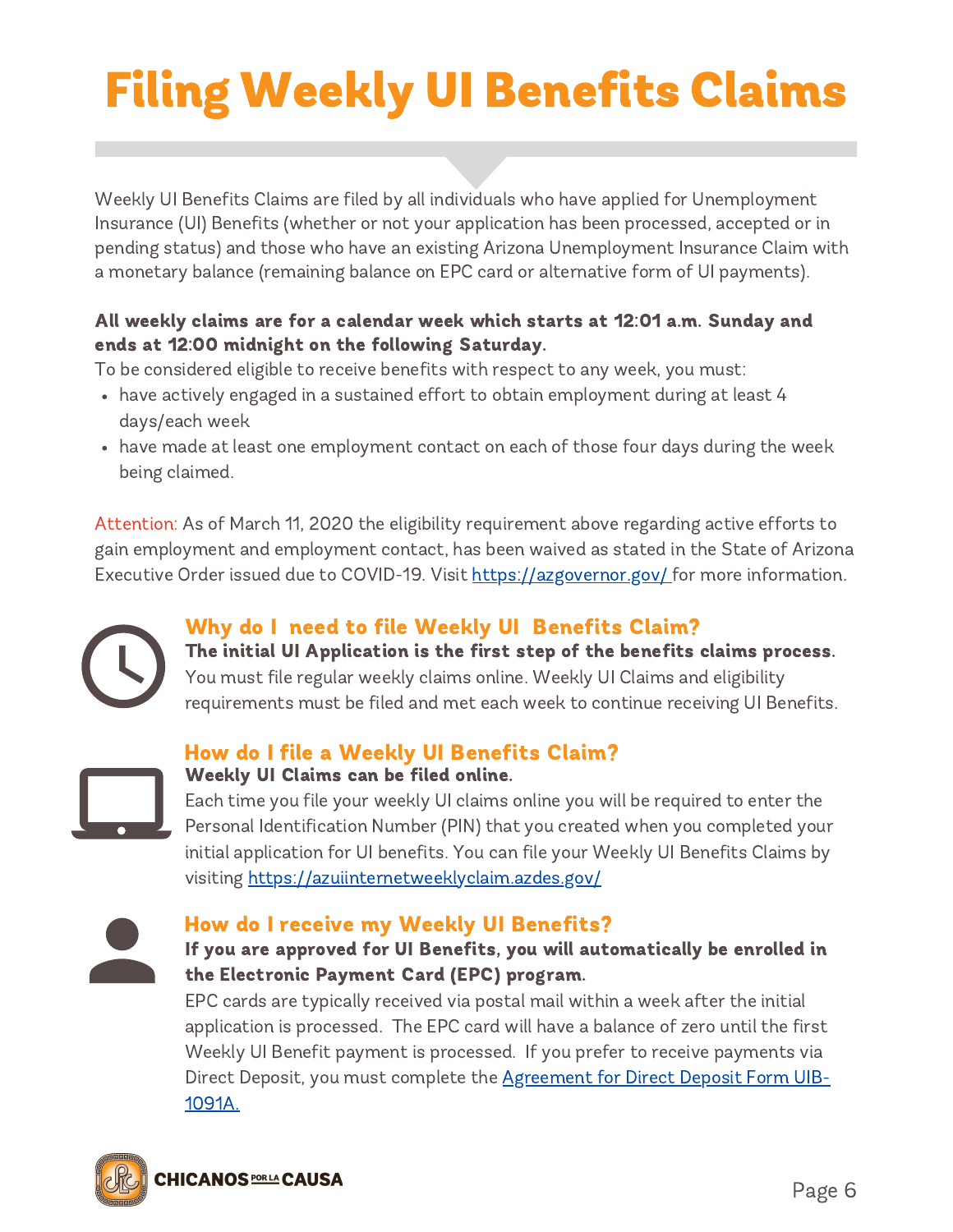# Filing an Appeal

If you are denied UI benefits, you will receive one of the following notices via postal mail:

- Determination of Deputy:
	- Provides a decision in regard to your eligibility for UI Benefits. This decision will be based on "the reason your last job ended (last employment prior to applying for UI Benefits)" or other issues that are found during the application process or your first Weekly UI Claim.
- Determination of Overpayment
	- Provides a notification that you received benefits for which "you were not entitled."

If you disagree with a Determination of Deputy or Determination of Overpayment, you have the right to appeal and have a hearing. Your appeal rights are printed on both of these determinations. The appeal must be filed within 15 calendar days after the mailing date found on either the Determination of Deputy or Determination of Overpayment notices.



Call the telephone number listed on the Determination of Deputy or Determination Overpayment to speak with a DES representative about filing an appeal. Be prepared to state why you believe the decision is in error.



# File an Appeal via Phone  $\left\{\bigcup_{n=1}^{\infty} f_n\right\}$  File an Appeal in Writing

You may FAX or mail your appeal to the Department. Both the FAX number and mailing address are shown on the determination. You may submit your written appeal in person at any Employment Service Office.



### File an Appeal Online

Currently, the option to file an appeal online is only available to current claimants. To file an appeal, visit <https://uiappeals.azdes.gov/>

#### Be prepared to provide your:

- Social Security #
- $\bullet$  Pin  $#$

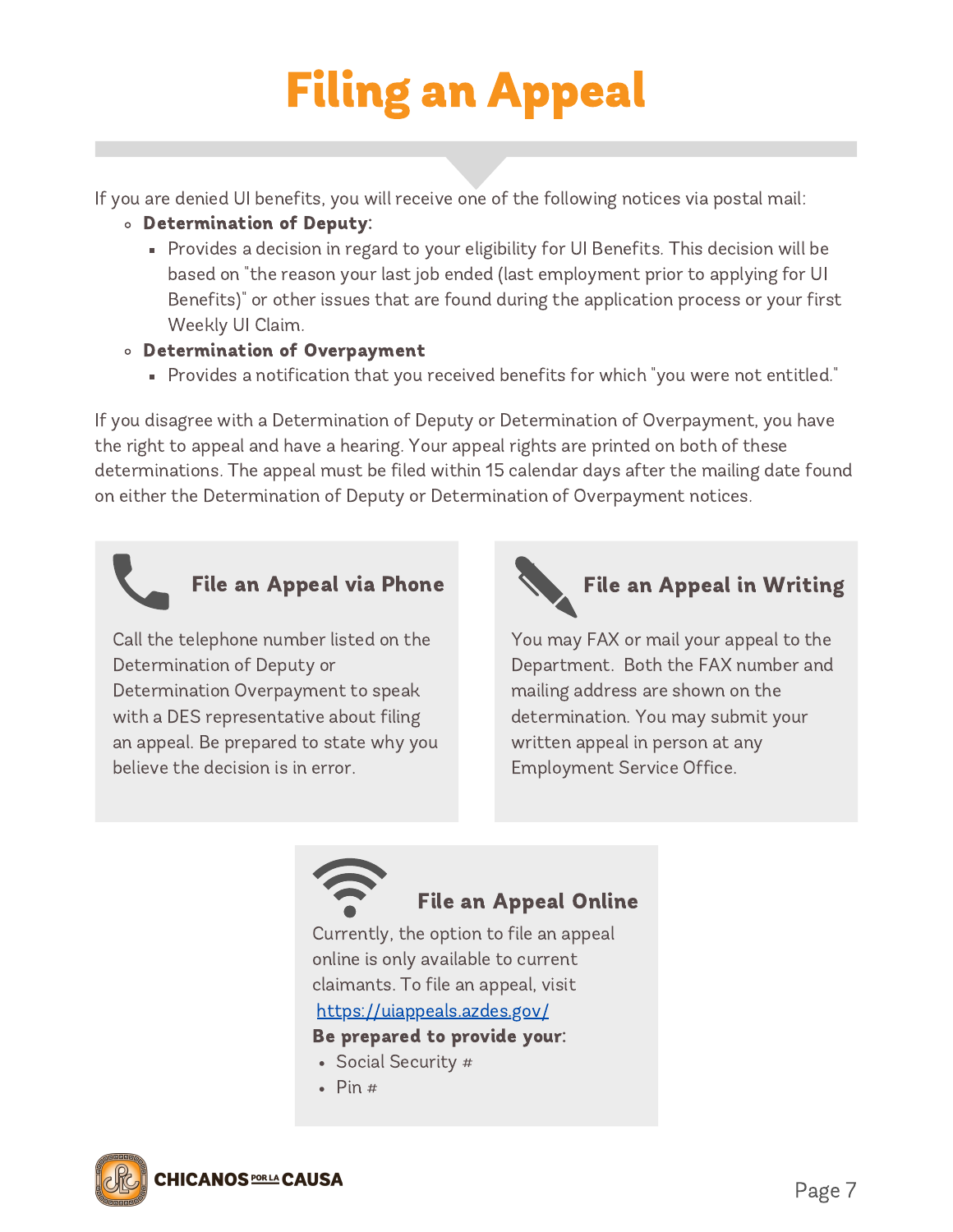# The C.A.R.E.S Act

#### A general overview of its impact on UI

The C.A.R.E.S (Coronavirus Aid, Relief, and Economic Security) Act also known as the Coronavirus Stimulus Package, is a \$2 trillion response bill intended to provide emergency economic relief across the United States.

#### Unemployment Insurance under the C.A.R.E.S Act includes the following:

#### Federal Pandemic Unemployment Compensation (FPUC/PUC)

The FPUC/PUC benefit provides most individuals receiving unemployment Insurance (UI), as well as those eligible for Pandemic Unemployment Assistance (PUA), an emergency increase in traditional unemployment benefits by providing an additional \$600 per week through July 25, 2020

#### Pandemic Unemployment Assistance (PUA)

The PUA provides an expansion of benefits to individuals typically not eligible for UI benefits. This benefit is available to individuals who are furloughed/out of work as a direct result of COVID-19, self-employed and independent contractors, in addition to those seeking part-time employment, lack sufficient work history or those whom have exhausted existing UI benefits. Applications for PUA will be processed beginning the week of May 12,2020 and payments will begin for eligible claimants that same week. Individuals who may have already applied and have been denied should not apply again, as DES will be implementing PUA to those who have been denied dating back to Feb. 2, and FPUC benefits will be retroactive as of March 29, 2020.

\*\*Those who are eligible under PUA will receive the weekly \$600 FPUC funds along with UI benefits.\*\*

#### Pandemic Emergency Unemployment Compensation (PEUC)

PEUC provides an additional 13 weeks of emergency unemployment benefits for people who remain unemployed after they've exhausted their traditional unemployment benefits.

For more information: To learn more about the C.A.R.E.S Act and its impact on Arizona Unemployment Insurance Benefits, please visit

<https://des.az.gov/services/employment/unemployment-individual/ui-extension-cares-act>

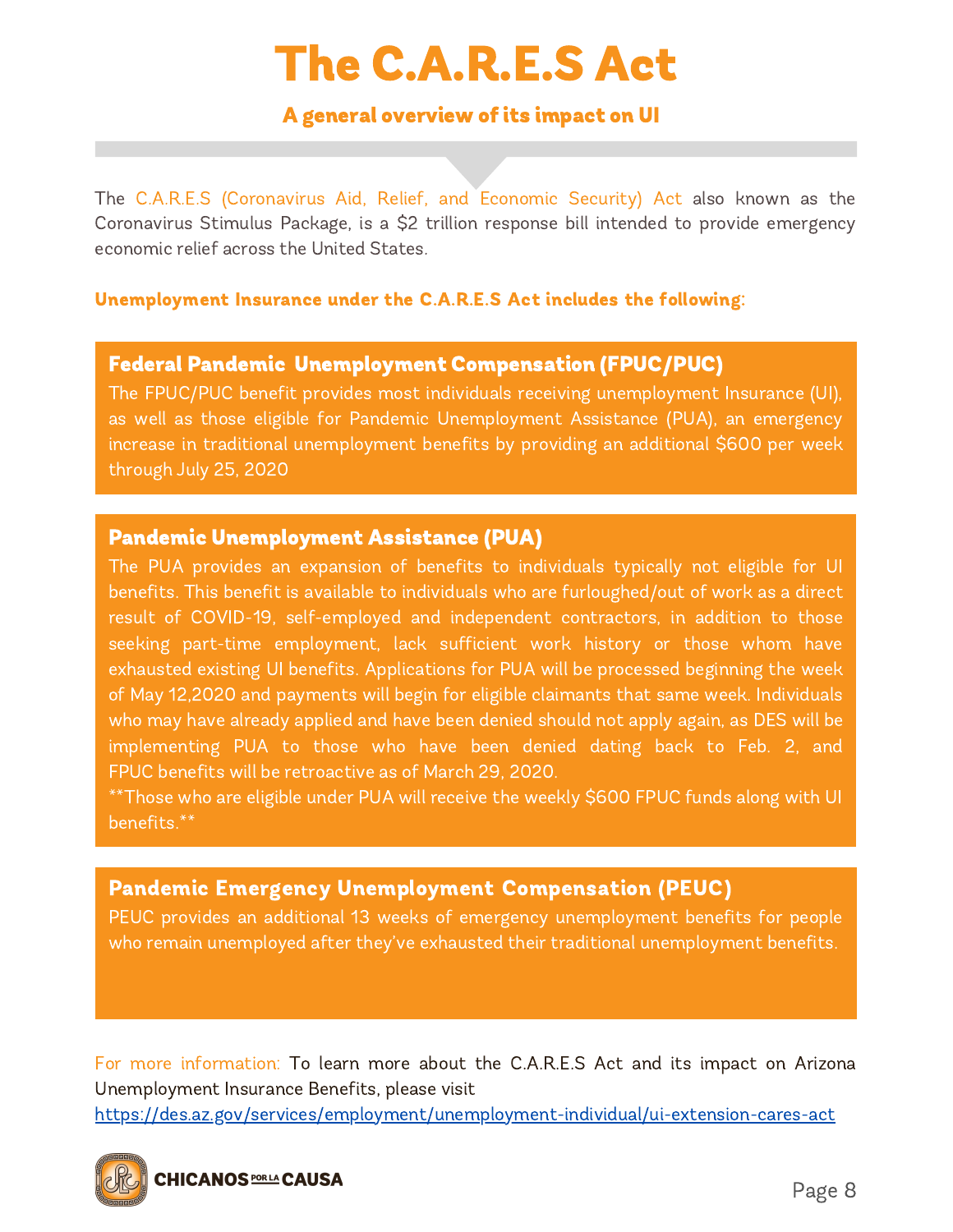# Frequently Asked Questions

### Applying for UI Benefits

#### What does "unemployed through no fault of my own" mean?

Employees who are laid off for economic reasons such as: lack of work, business closing, reduction-in-force (as examples) are considered to be unemployed due to no fault of their own. All UI Benefits eligibility determinations will be conducted by the appropriate Arizona Revised Statute, Administrative Code or applicable federal laws.

#### How much will I receive through a Weekly UI Benefit?

Your Weekly UI Benefit amount (WBA) is calculated on wages you earned from employers who paid unemployment tax to the state of Arizona.

The WBA is 4% of the wages paid in the highest quarter of your base period. The current maximum WBA is \$240.

#### I have worked in another state, can I still apply for UI benefits?

#### Yes, you can still apply.

- If all of your past employment was conducted in another state and you now live in Arizona, you can find information on your previous state's UI Program by visiting [Careeronestop.com](http://careeronestop.com/)
- If you receive(d) wages from Arizona in the same base period as another state, you can choose to combine your received incomes to establish monetary eligibility.

#### You have the option of either:

- Filing a claim against any state in which you were employed using only the wages from that state
- Filing a claim against any state in which you were employed, using the wages from all states in which you earned wages.

#### I am experiencing challenges with the application process, what should I do?

If eligibility issues present themselves during the application process, a window will appear for each issue identified. The window will allow for you to provide general information related to the presented issues.

- After the application has been processed, questionnaires (UB-436 form) will be sent to you via postal mail for each identified issue.
- This will allow you to provide supplemental information & documentation to support your UI claim.

### Filing Weekly UI Benefits Claims

#### I haven't been paid by my employer, do I still need to report earnings on my Weekly UI Benefit Claim?

#### Yes, each time you file a weekly claim for benefits, you must report if you performed any work or earned any money during the week you are claiming.

You must report the total amount earned before deductions. The reported amount must be for the week in which the work was performed, even if you have not been paid for it at the time you file your weekly claim.

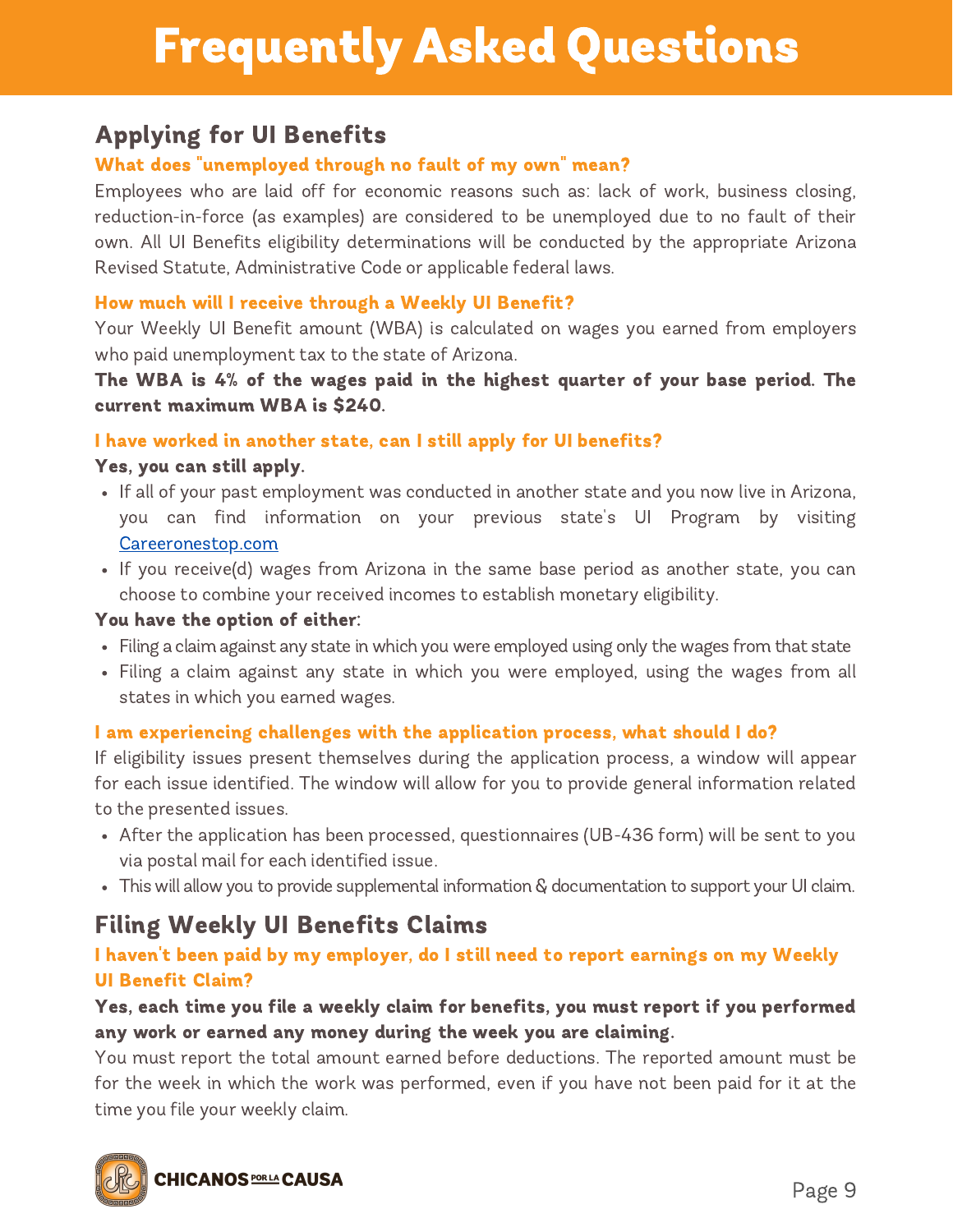#### I forgot to file my Weekly UI Benefits Claim, what do I do?

#### All Weekly UI Benefits Claim(s) must be filed in order, with no breaks.

However, if a Weekly UI Benefits Claim is missed, you may file for the current week and the prior week (week period missed) ONLY. If more than (2) weeks of UI Benefits Claim(s) goes without filing, the Weekly Claim filing system will no longer recognize your account. If you receive a message indicating a lack of record for your Social Security Number, this indicates that the Weekly Claim FIling system is missing (2) or more of your weekly claims. Claims can be reactivated online.

#### I submitted my UI Benefits application, when can I expect to receive the first payment?

Your unemployment insurance claim becomes effective the Sunday of the week you open your claim. The first week of unemployment during which you meet all eligibility requirements is the waiting week. Your waiting week cannot be a week in which you earn wages equal to or in excess of your weekly benefit amount, a week for which you are ineligible for any reason, nor a week which occurred prior to the effective date of your claim. The waiting week is not a payable week. If there are no issues with your initial UI Benefits claim, you can expect to receive your first benefit payment (after you have filed your second weekly claim) within 10 business days. If a general issue is presented, the first benefit payment is typically processed with approximately 15-business days.

Attention: As of March 11, 2020 the waiting week requirement has been waived as stated in the State of Arizona Executive Order issued due to COVID-19. Visit <https://azgovernor.gov/> for more information. This may shorten the time it takes for your to receive benefits.

#### Who can I contact for questions regarding UI Applications, Weekly Claims, or Appeals? Arizona Unemployment Insurance Call Center

Toll Free: 1 (877) 600-2722 | Phoenix: (602) 364-2722 | Tucson: (520) 791-2722 Telecommunications Relay Service (for the Deaf/Hard of Hearing): 711 Toll-Free Email: UIAClientAdvocate@azdes.gov

#### Office of Appeals

Phone: (602) 771-9036 | Fax:(602) 257-7056 1990 W. Camelback Rd.Suite 200 Phoenix, AZ 85015

#### Office of Appeals-Phoenix Phone: (602) 771-9019 | Fax: (602) 257-7056 1990 W. Camelback Rd.Suite 200 Phoenix, AZ 85015

Office of Appeals-Tucson Phone: (520) 629-0211 | Fax: (602) 257-7057 2255 W. Ina RoadSuite 131 Tucson, AZ 85741